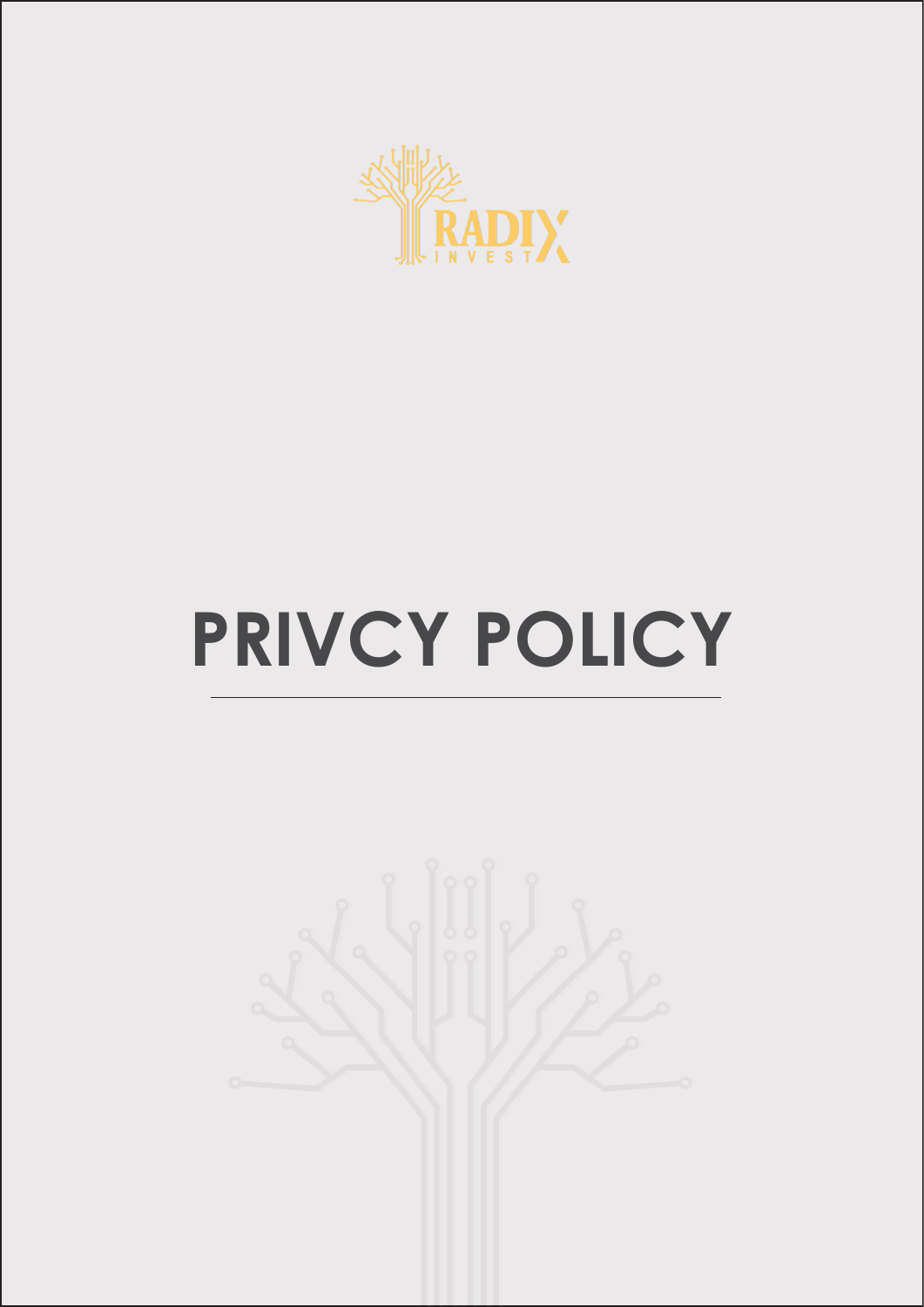

Radix invest is committed to safeguarding all personal information provided to us by our valued customers. This Privacy Policy describes how we handle and protect personal information we collect about individuals who apply for, or receive, our products and services. The provisions of this notice apply to former as well as current customers.

## Why and How We Collect Personal Information:

When you apply for, or maintain, an account with Radix Invest we collect personal information about you for business purposes, such as evaluating your financial needs, processing your requests and transactions, informing you about products and services that may be of interest to you, and providing customer service. The personal information we collect may include:

 – Information you provide to us on applications and other forms, such as your name, address, date of birth and occupation.

– Information about your transactions with us.

– Information you provide to us to verify your identity, such as a passport.

## Sharing Information:

 We may share personal information described above for business purposes, such as servicing customer accounts and informing customers about new products and services, as permitted by applicable law. The information we share for marketing purposes is limited by the information described above, such as name, address and account information.

In order to support the financial products and services we provide to you, we may share the personal information described above with third party service providers and joint marketers, not affiliated with us, including: Financial service institutions (e.g., advisers, dealers, brokers, trust companies and banks) with whom we have joint marketing agreements, such as agreements to market financial services or products that we jointly offer, endorse or sponsor.

We may disclose personal information with nonaffiliated companies and regulatory authorities as permitted or required by applicable law. For example, we may disclose personal information to cooperate with regulatory authorities and law enforcement agencies to comply with subpoenas or other official requests, and as necessary to protect our rights or property.